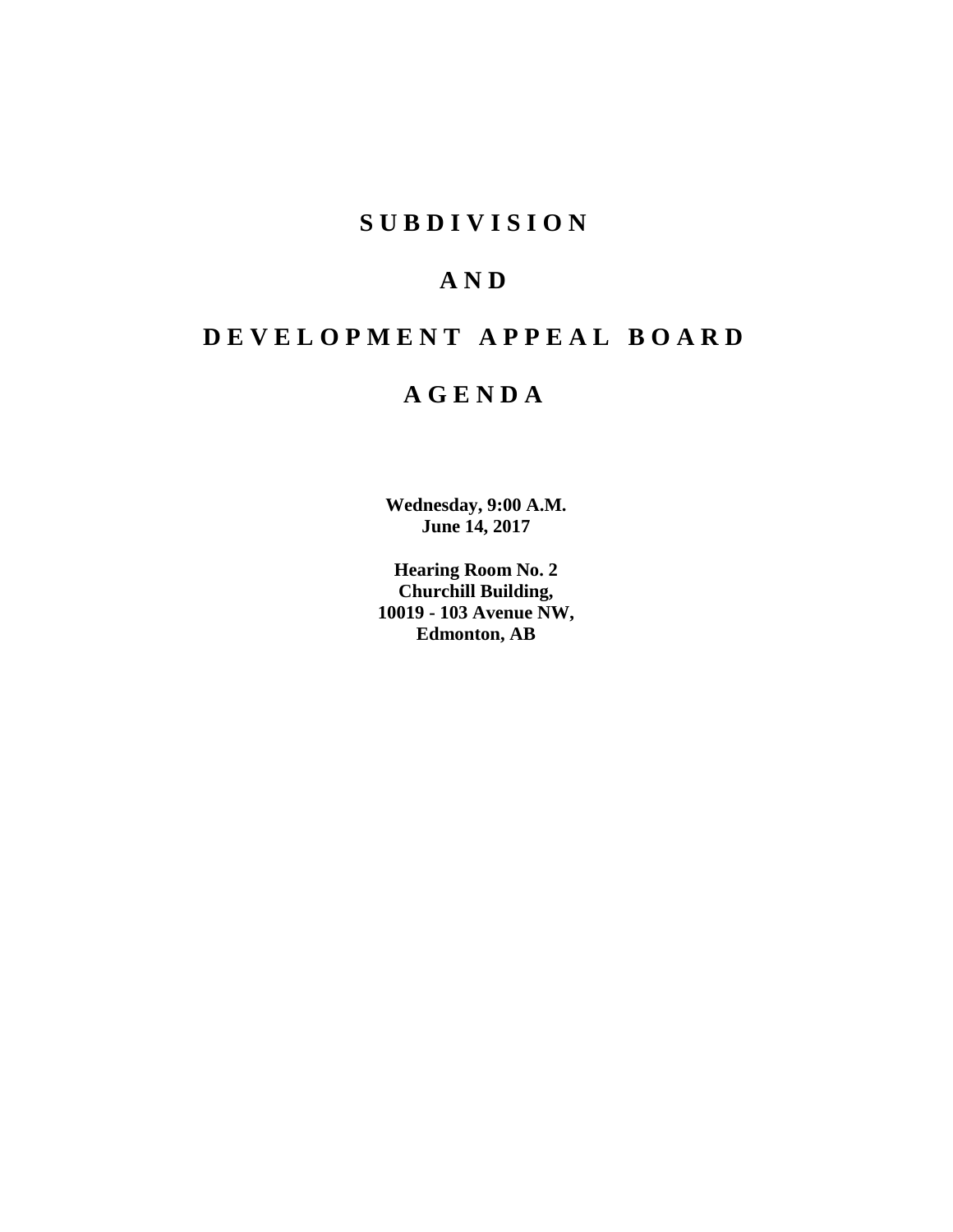# **SUBDIVISION AND DEVELOPMENT APPEAL BOARD HEARING ROOM NO. 2**

| I                | 9:00 A.M.    | SDAB-D-17-103 | Add (1) additional Dwelling to an existing<br>Apartment Housing building (increase from 17<br>to 18 Dwellings by conversion of storage unit)<br>and to construct interior alterations<br>11827 - 105 Street NW |  |  |
|------------------|--------------|---------------|----------------------------------------------------------------------------------------------------------------------------------------------------------------------------------------------------------------|--|--|
|                  |              |               | Project No.: 057424718-014                                                                                                                                                                                     |  |  |
| $\mathbf{H}$     | $10:30$ A.M. | SDAB-D-17-104 | Construct an addition (1.83m x 9.7m rear)<br>addition) and a rear uncovered deck (1.52m x<br>$4.32m \& 0.9m$ in height), to a Single Detached<br>House                                                         |  |  |
| <b>WITHDRAWN</b> |              |               | 11143 - 81 Avenue NW<br>Project No.: 243176086-001                                                                                                                                                             |  |  |
|                  | <b>NOTE:</b> |               | Unless otherwise stated, all references to "section numbers" refer to<br>the authority under the Edmonton Zoning Bylaw 12800.                                                                                  |  |  |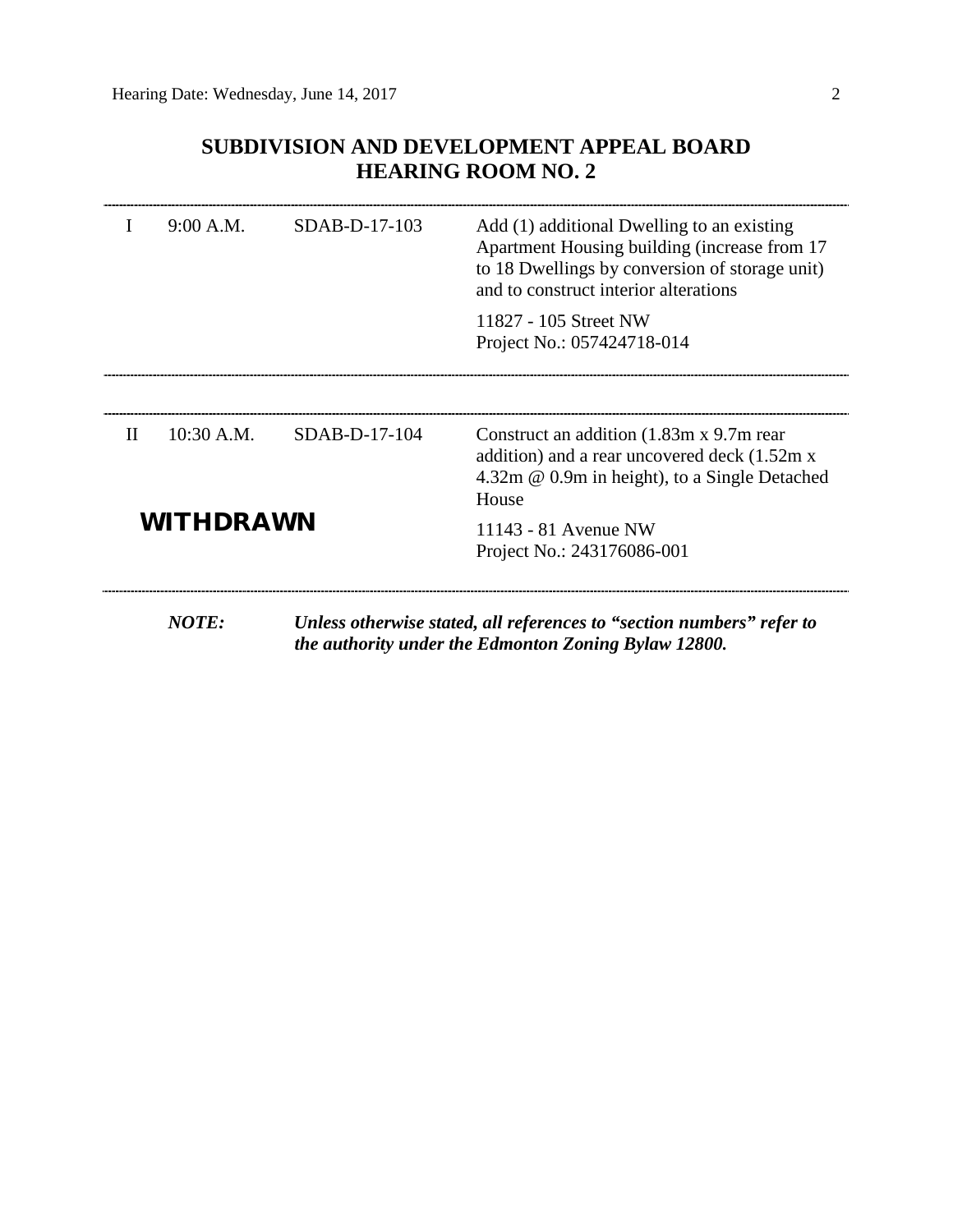| <b>ITEM I: 9:00 A.M.</b> |                                                        | FILE: SDAB-D-17-103                                                                                                                                                                      |  |  |  |
|--------------------------|--------------------------------------------------------|------------------------------------------------------------------------------------------------------------------------------------------------------------------------------------------|--|--|--|
|                          | AN APPEAL FROM THE DECISION OF THE DEVELOPMENT OFFICER |                                                                                                                                                                                          |  |  |  |
| <b>APPELLANT:</b>        |                                                        |                                                                                                                                                                                          |  |  |  |
|                          | <b>APPLICATION NO.:</b>                                | 057424718-014                                                                                                                                                                            |  |  |  |
|                          | <b>APPLICATION TO:</b>                                 | Add (1) additional Dwelling to an existing<br>Apartment Housing building (increase<br>from 17 to 18 Dwellings by conversion of<br>storage unit) and to construct interior<br>alterations |  |  |  |
|                          | <b>DECISION OF THE</b><br>DEVELOPMENT AUTHORITY:       | Refused                                                                                                                                                                                  |  |  |  |
|                          | <b>DECISION DATE:</b>                                  | May 10, 2017                                                                                                                                                                             |  |  |  |
|                          | <b>DATE OF APPEAL:</b>                                 | May 15, 2017                                                                                                                                                                             |  |  |  |
|                          | MUNICIPAL DESCRIPTION<br>OF SUBJECT PROPERTY:          | 11827 - 105 Street NW                                                                                                                                                                    |  |  |  |
|                          | <b>LEGAL DESCRIPTION:</b>                              | Plan 0622797 Blk 4 Lot 7A, Condo<br>Common Area (Plan 0727442)                                                                                                                           |  |  |  |
|                          | ZONE:                                                  | (RA7) Low Rise Apartment Zone                                                                                                                                                            |  |  |  |
|                          | <b>OVERLAY:</b>                                        | Medium Scale Residential Infill Overlay                                                                                                                                                  |  |  |  |
|                          | <b>STATUTORY PLAN:</b>                                 | N/A                                                                                                                                                                                      |  |  |  |
|                          |                                                        |                                                                                                                                                                                          |  |  |  |

# *Grounds for Appeal*

The Appellant provided the following reasons for appealing the decision of the Development Authority:

- 1) Stacked w/d units where installed in each unit, therefore the room next to the boiler room can and will be used as an amenities area.
- 2) The majority of tenants are NAIT students, so turn over is high, and congregating areas are not necessary due to close relationships being unlikely.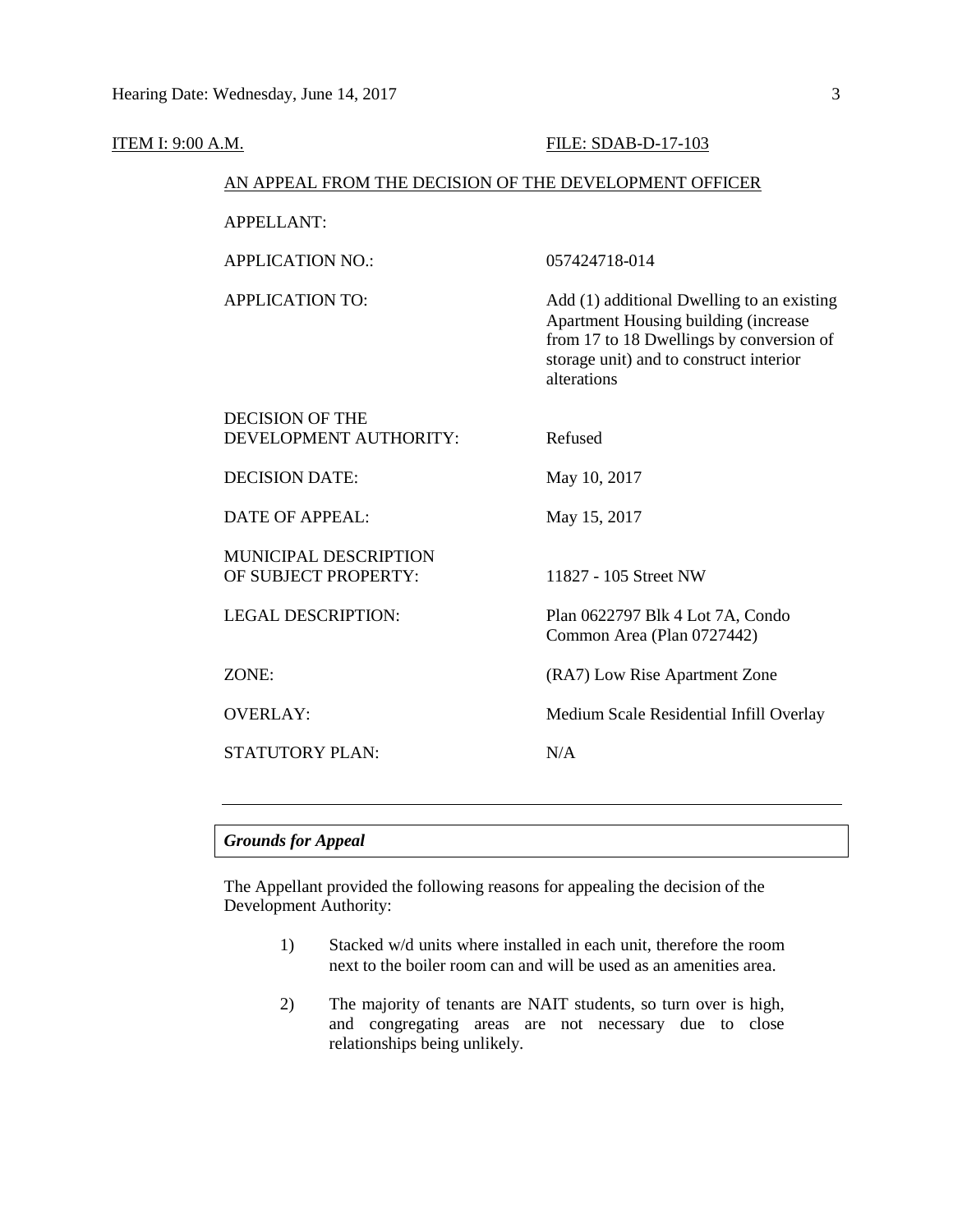3) Being students not all have vehicles as indicated by the parking justification.

### *General Matters*

#### **Appeal Information:**

The *Municipal Government Act*, RSA 2000, c M-26 states the following:

#### **Grounds for Appeal**

**685(1)** If a development authority

- (a) fails or refuses to issue a development permit to a person,
- (b) issues a development permit subject to conditions, or
- (c) issues an order under section 645,

the person applying for the permit or affected by the order under section 645 may appeal to the subdivision and development appeal board.

### **Appeals**

- **686(1)** A development appeal to a subdivision and development appeal board is commenced by filing a notice of the appeal, containing reasons, with the board within 14 days,
	- (a) in the case of an appeal made by a person referred to in section 685(1), after
		- (i) the date on which the person is notified of the order or decision or the issuance of the development permit, or
		- …

#### **Hearing and Decision**

**687(3)** In determining an appeal, the subdivision and development appeal board

…

- (a.1) must comply with the land use policies and statutory plans and, subject to clause (d), the land use bylaw in effect;
	- …
	- (c) may confirm, revoke or vary the order, decision or development permit or any condition attached to any of them or make or substitute an order, decision or permit of its own;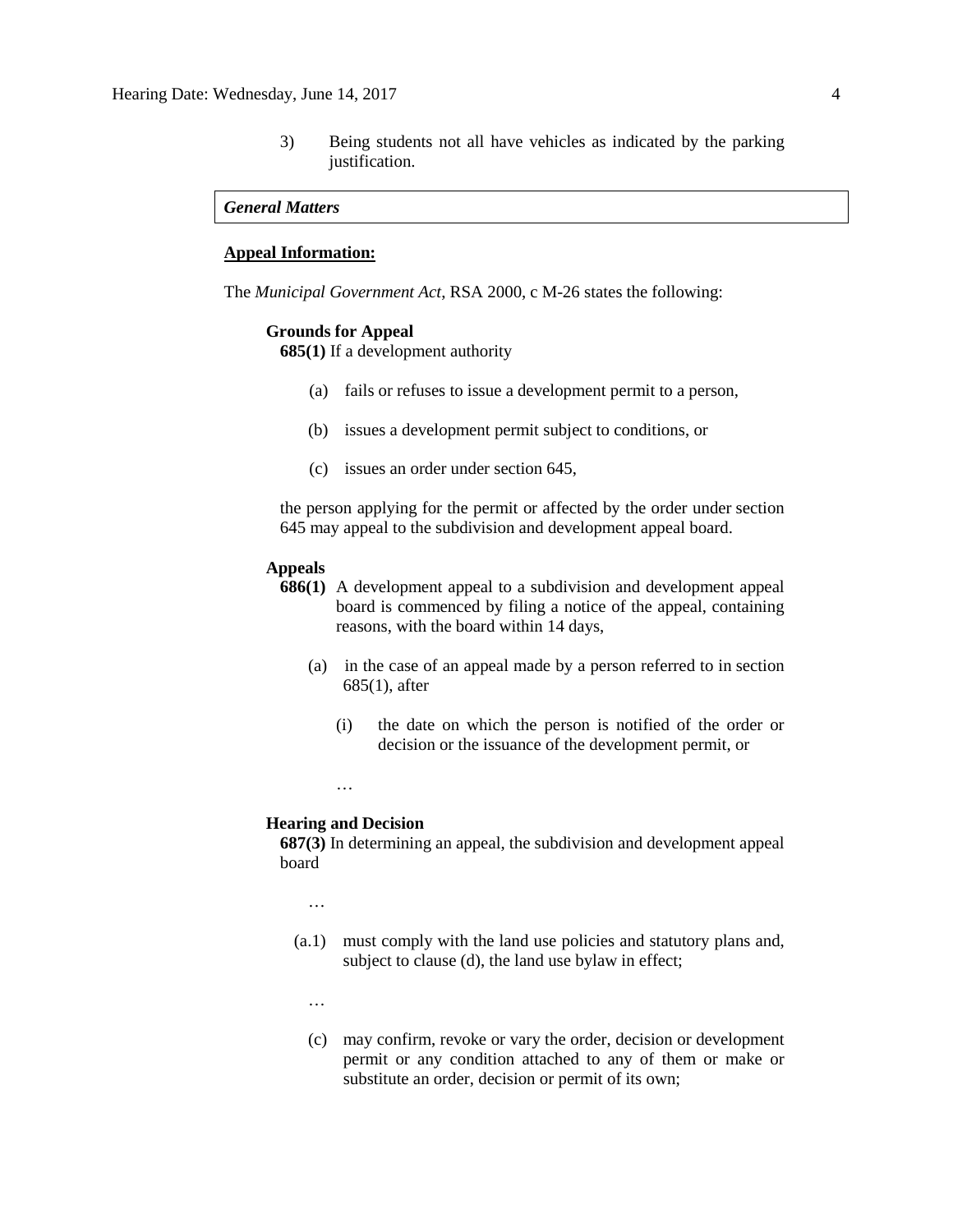- (d) may make an order or decision or issue or confirm the issue of a development permit even though the proposed development does not comply with the land use bylaw if, in its opinion,
	- (i) the proposed development would not
		- (A) unduly interfere with the amenities of the neighbourhood, or
		- (B) materially interfere with or affect the use, enjoyment or value of neighbouring parcels of land,

and

(ii) the proposed development conforms with the use prescribed for that land or building in the land use bylaw.

#### **General Provisions from the** *Edmonton Zoning Bylaw:*

Under section 210.2(1), **Apartment Housing** is a **Permitted Use** in the (RA7) Low Rise Apartment Zone.

Under section 7.2(1), **Apartment Housing** means:

development consisting of one or more Dwellings contained within a building in which the Dwellings are arranged in any horizontal or vertical configuration, which does not conform to the definition of any other Residential Use.

Under section 6.1(30), **Dwelling** means:

a self contained unit comprised of one or more rooms accommodating sitting, sleeping, sanitary facilities, and a principal kitchen for food preparation, cooking, and serving. A Dwelling is used permanently or semi-permanently as a residence for a single Household.

Section 210.1 states that the **General Purpose** of the **(RA7) Low Rise Apartment Zone** is:

to provide for larger shopping centre developments intended to serve a community or regional trade area. Residential, office, entertainment and cultural uses may also be included within such shopping complexes.

Section 823.1 states that the **General Purpose** of the **Medium Scale Residential Infill Overlay** is:

to accommodate the development of medium-scale infill housing in Edmonton's mature residential neighbourhoods in a manner that ensures compatibility with adjacent properties while maintaining or enhancing a pedestrian-friendly streetscape.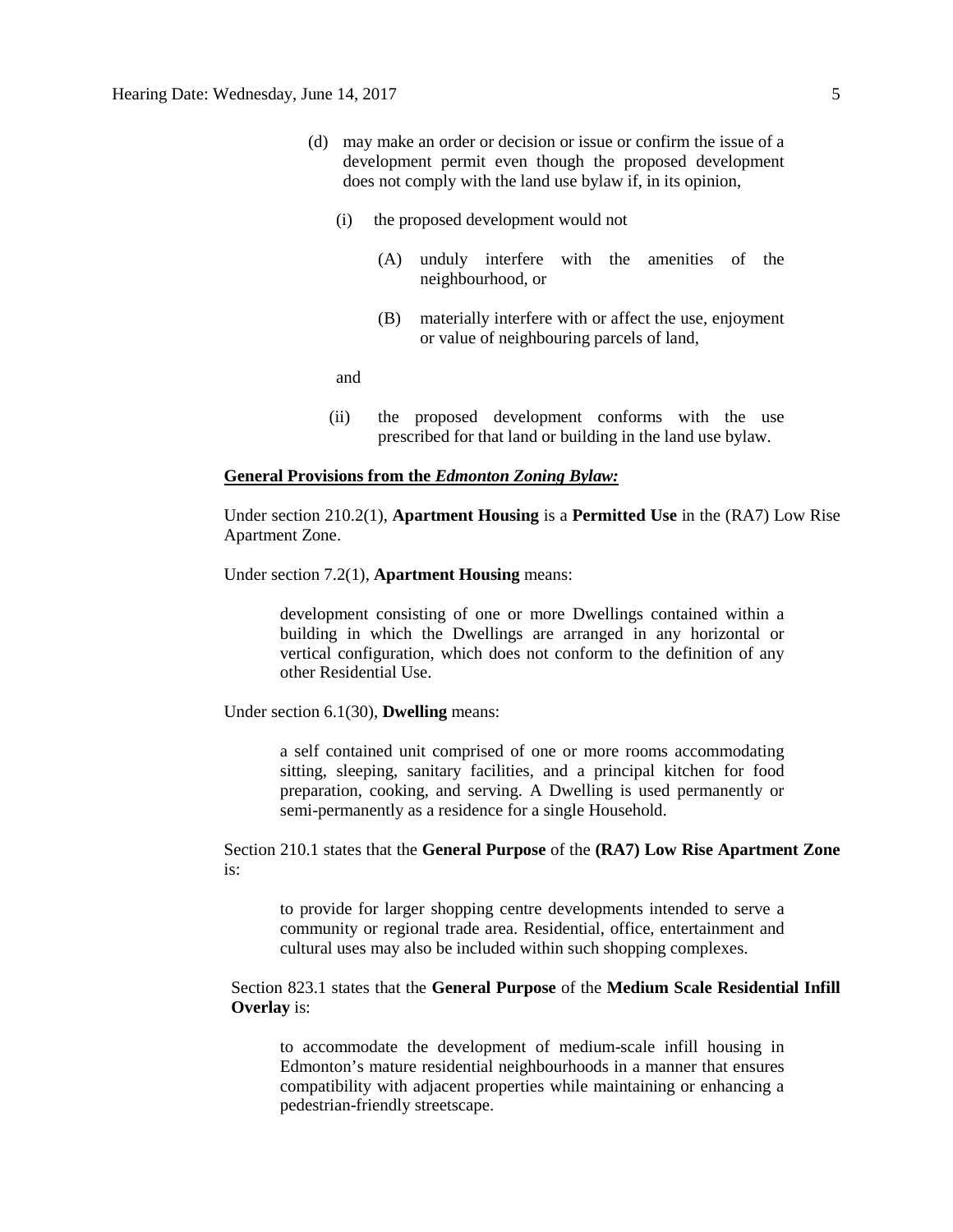*Density*

Section 210.4(1) states "The maximum Density shall be 125 Dwellings/ha."

Under section 6.1(24), **Density** means, "when used in reference to Residential and Residential-Related development, the number of Dwellings on a Site expressed as Dwellings per hectare."

#### **Development Officer's Determination**

**1. The proposed additional Dwelling will increase the total number of Dwellings to 18. The maximum Density allowed is 125 Dwellings/ha,the proposed addition will have a Density of 18/0.13935ha= 129.17/ha. This exceeds the maximum Density requirement. - The Development Officer does not have the authority to vary Density regulations. (Reference Section 11.3(1)(b))** [unedited]

# *Private Outdoor Amenity Area*

Section 823.3(3)(a) states:

A minimum Private Outdoor Amenity Area of  $7.5 \text{ m}^2$  shall be provided for each Apartment Housing Dwelling except that for ground Storey Dwellings a minimum of 15.0 m2 of Private Outdoor Amenity Area shall be provided.

Under section 6.1(84), **Private Outdoor Amenity Area** means:

required open space provided and designed for the active or passive recreation and enjoyment of the residents of a particular Dwelling and which is immediately adjacent to and directly accessible from the Dwelling it is to serve.

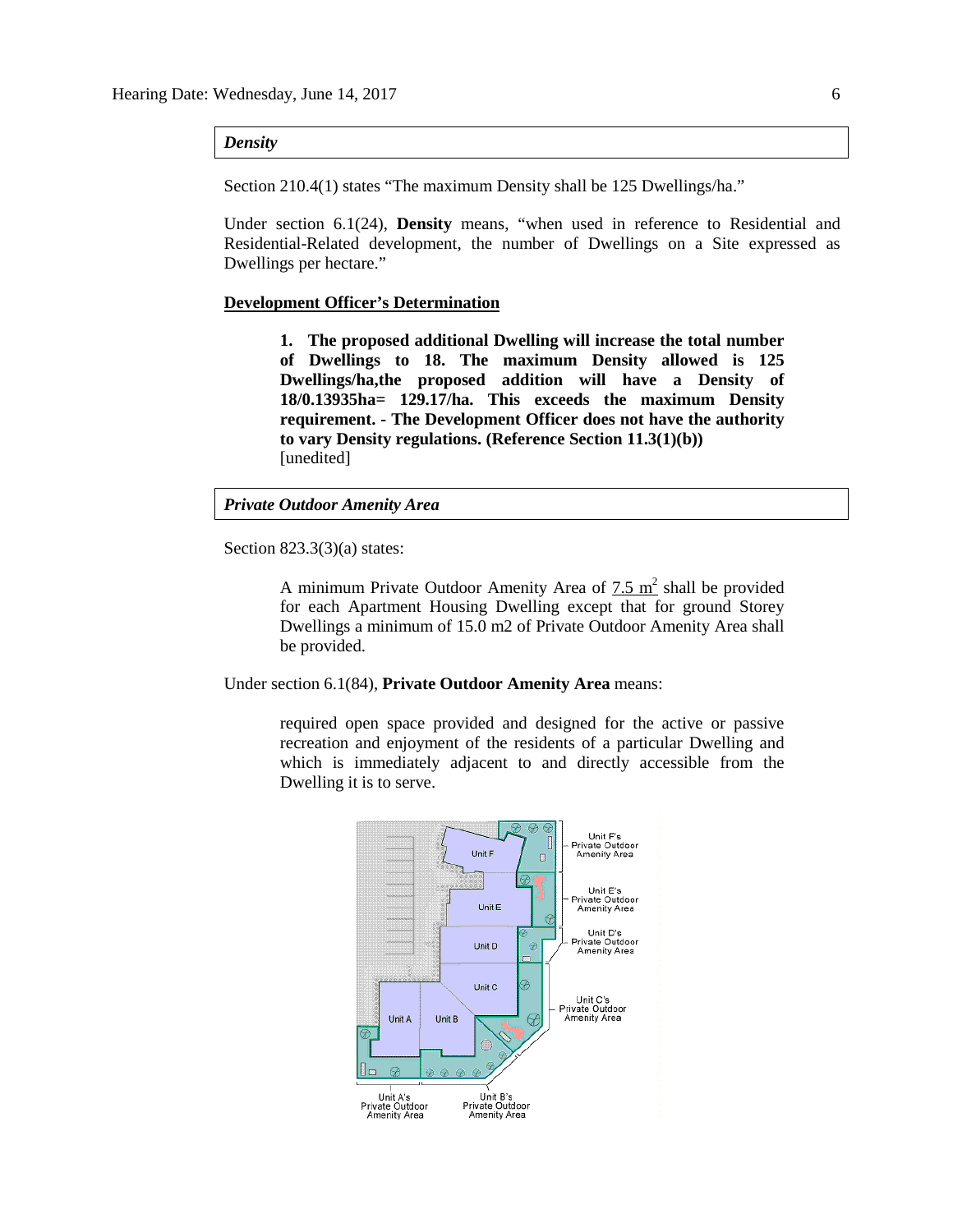#### **Development Officer's Determination**

**2. The proposed additional Dwelling is required to have a minimum of 7.5 sm Private Outdoor Amenity Area. (Reference Section 823.3(3)(a)) - Amenity Area is not provided in this application.** [unedited]

## *Amenity Area*

Section 823.3(3)(c) states:

Development containing ten (10) to nineteen (19) Apartment Housing Dwellings shall provide a minimum of  $2.5 \text{ m}^2$  of common Amenity Area per Dwelling in addition to the [7.5 m](javascript:void(0);) of Private Outdoor Amenity Area required under Section 823.3(3)(a). Common Amenity Area shall be designed to facilitate active or passive recreational activities and shall:

- i. be located outdoors at ground level,
- ii. be aggregated into areas of not less than  $25.0 \text{ m}^2$ ,
- iii. have a minimum width and length of [4.0 m,](javascript:void(0);)
- iv. have access to sunlight,
- v. include seating and artificial lighting, and
- vi. be directly accessible from the building.

Under section 6.1(5), **Amenity Area** means:

- a. with respect to Residential Uses, space provided for the active or passive recreation and enjoyment of the occupants of a residential development, which may be for private or communal use and owned individually or in common, subject to the regulations of this Bylaw; and
- b. with respect to non-Residential Uses, space provided for the active or passive recreation and enjoyment of the public, during the hours which the development is open to the public, which shall be owned and maintained by the owners of the development, subject to the regulations of this Bylaw.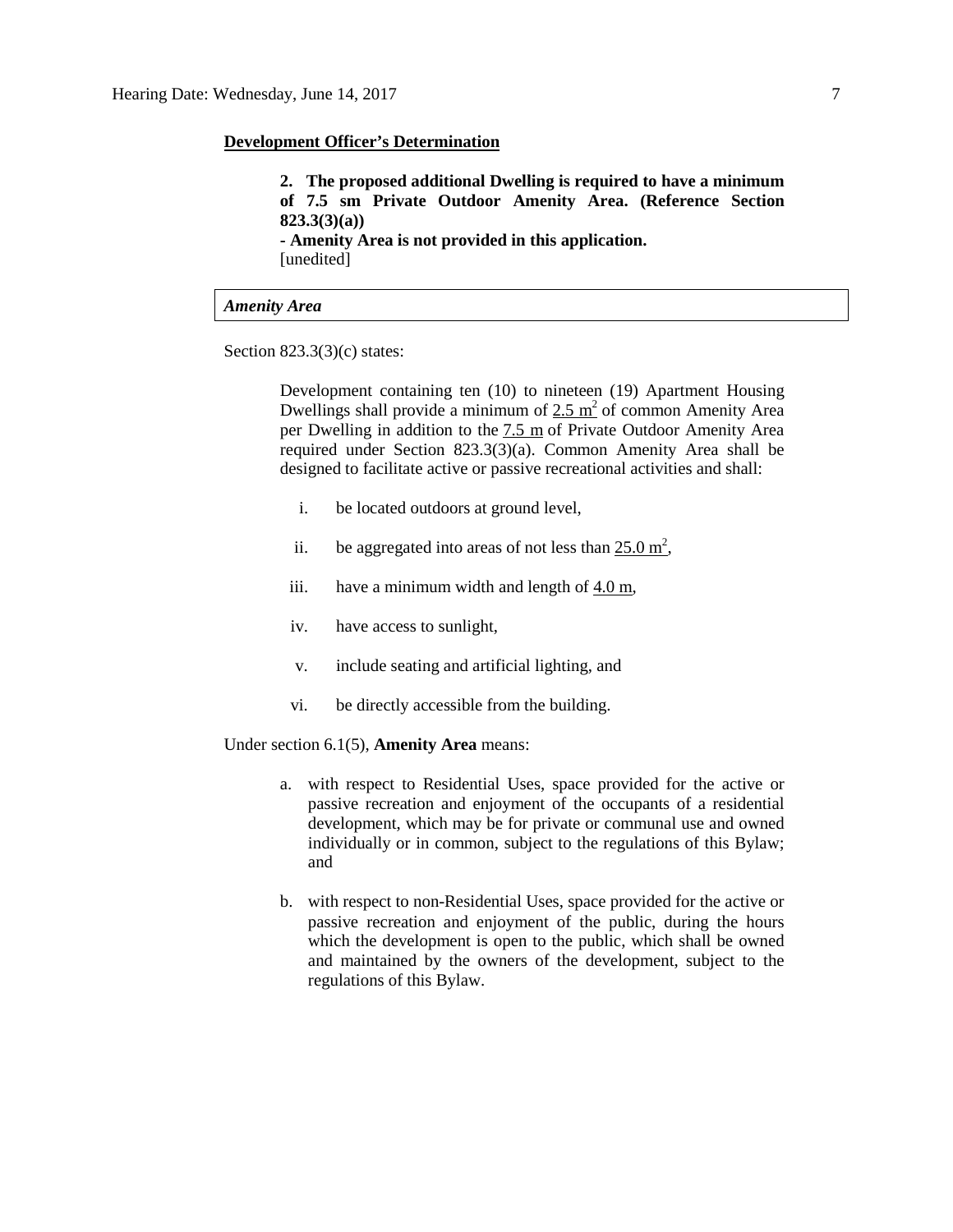

#### **Development Officer's Determination**

**3. It is required that Common Amenity Area shall provide a minimum of 2.5 sm of common Amenity Area per Dwelling in addition to the 7.5 m of Private Outdoor Amenity Area. (Reference Section 823.3(3)(c))**

**- This is not provided in this application.**

[unedited]

#### *Parking*

Section 54.2, Schedule  $1(A)(1)$  states the following with respect to the minimum number of Parking Spaces or Garage Spaces required for Apartment Housing:

|                                     | Minimum        | Maximum | TOD minimum | TOD maximum |
|-------------------------------------|----------------|---------|-------------|-------------|
| <b>Bed</b><br><b>Sitting</b>        | 1              | N/A     | 0.7         |             |
| Room                                |                |         |             |             |
| <b>Bachelor</b>                     |                | N/A     | 0.7         |             |
| Suite                               |                |         |             |             |
| <b>Bedroom</b>                      | $\overline{1}$ | N/A     | 0.8         |             |
| Dwelling                            |                |         |             |             |
| $\overline{2}$<br>Bedroom           | 1.5            | N/A     |             | 1.5         |
| Dwelling                            |                |         |             |             |
| 3 <sup>1</sup><br>more<br><b>or</b> | 1.7            | N/A     | 1.25        | 1.75        |
| Bedroom                             |                |         |             |             |
| Dwelling                            |                |         |             |             |
| Visitor                             | 7<br>per       | N/A     | 7<br>per    | N/A         |
| Parking                             | Dwellings      |         | Dwellings   |             |

Where such Uses contain three or more dwelling units (or where Semi-Detached Housing, Duplex Housing, or Apartment Housing consisting of fewer than three dwelling units, comprise part of a Multi-Unit Project Development) and are located within 400 metres of an existing LRT station or a future LRT station with a Council-approved Concept Plan, within 400 metres of an existing Transit Centre or a future Transit Centre with a Council-approved Concept Plan, or within 100 metres of a Transit Avenue, the following minimum parking requirements and maximum parking requirements shall apply.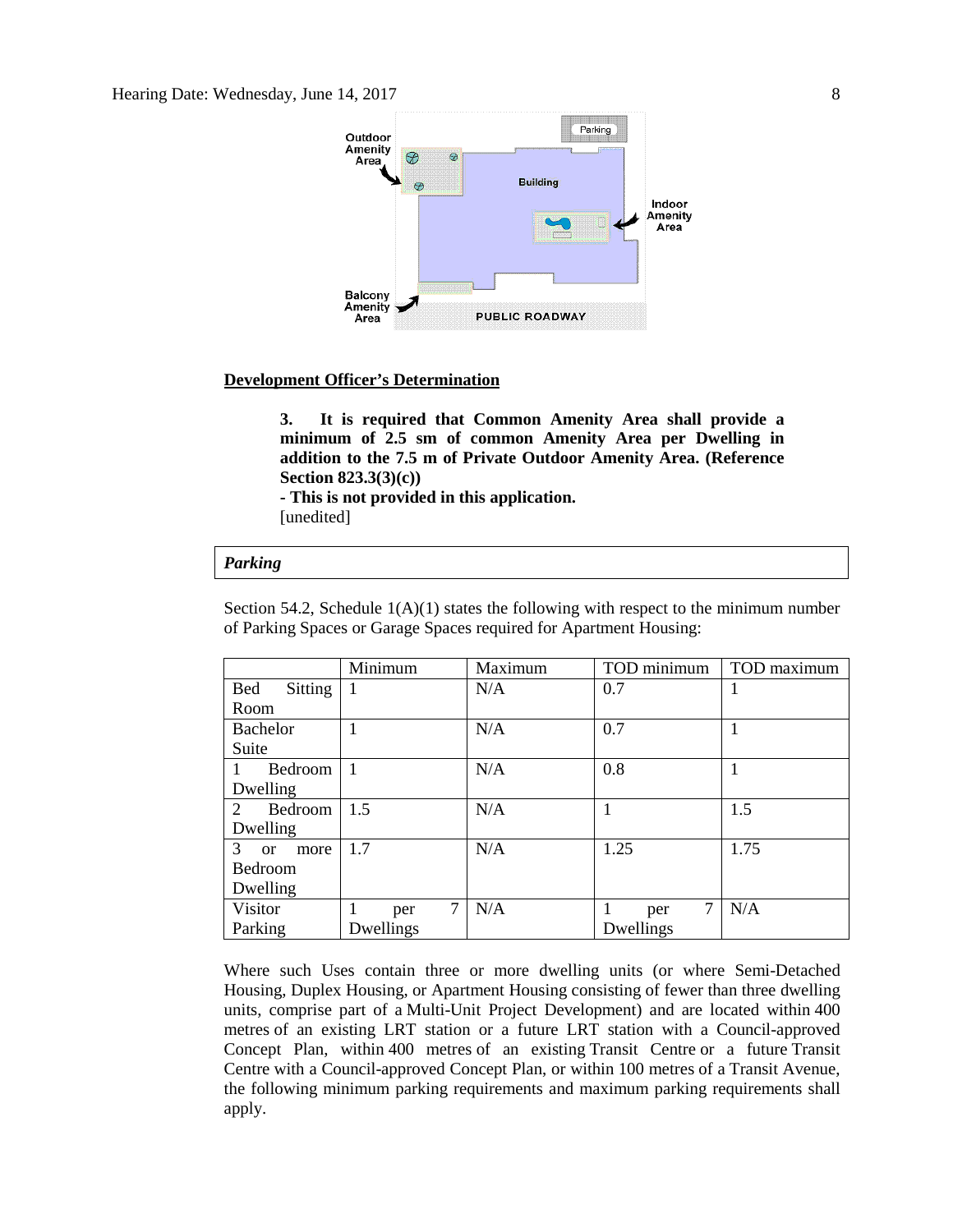The visitor parking must be readily available to an entrance of the building and be clearly identified as visitor parking.

The Development Officer may accept Tandem Parking spaces of a number that is equivalent to the total required parking minus the total number of Dwellings and minus visitor parking. Visitor parking spaces shall not be in tandem.

## **Development Officer's Determination**

**4. The additional Dwelling will require 1 additional parking space. Based on the previously approved permit, the 17 Dwellings already have deficiency of 2 parking spaces. (Reference Section 54.2 Schedule 1)**

**- This proposed additional one bedroom Dwelling will increase the deficiency to 3 parking spaces.** [unedited].

### Notice to Applicant/Appellant

Provincial legislation requires that the Subdivision and Development Appeal Board issue its official decision in writing within fifteen days of the conclusion of the hearing. Bylaw No. 11136 requires that a verbal announcement of the Board's decision shall be made at the conclusion of the hearing of an appeal, but the verbal decision is not final nor binding on the Board until the decision has been given in writing in accordance with the *Municipal Government Act*.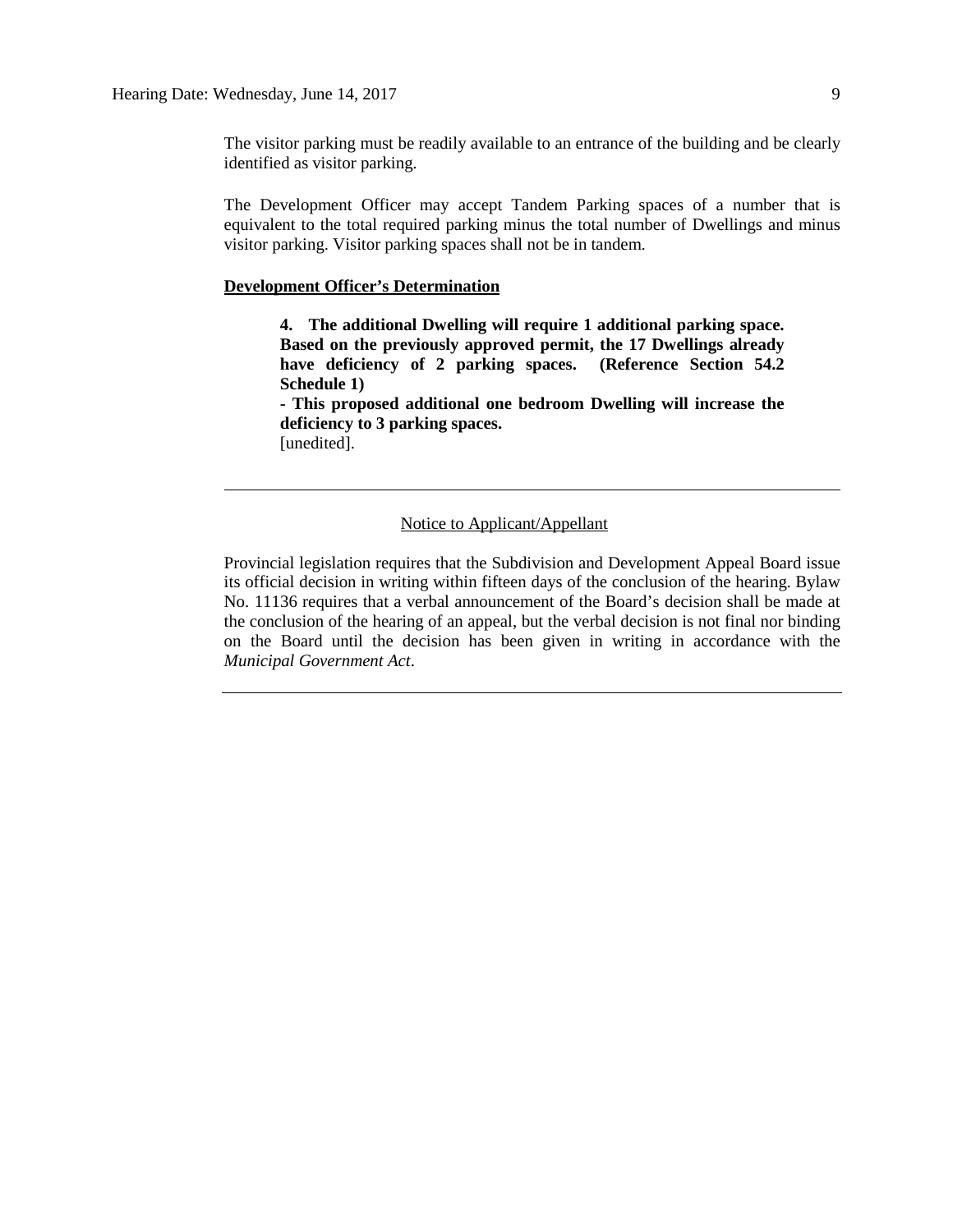| <b>Imönton</b>                                                                                                                                                                                                                                                                                                                                                                      |                                                                                                                                                                  | Project Number: 57424718-014<br><b>Application Date:</b><br>FEB 03, 2017<br>Printed:<br>May 10, 2017 at 4:23 PM |  |  |  |  |
|-------------------------------------------------------------------------------------------------------------------------------------------------------------------------------------------------------------------------------------------------------------------------------------------------------------------------------------------------------------------------------------|------------------------------------------------------------------------------------------------------------------------------------------------------------------|-----------------------------------------------------------------------------------------------------------------|--|--|--|--|
| <b>Application for</b>                                                                                                                                                                                                                                                                                                                                                              |                                                                                                                                                                  | 1 of 2<br>Page:                                                                                                 |  |  |  |  |
| <b>Major Development Permit</b>                                                                                                                                                                                                                                                                                                                                                     |                                                                                                                                                                  |                                                                                                                 |  |  |  |  |
| This document is a Development Permit Decision for the development application described below.                                                                                                                                                                                                                                                                                     |                                                                                                                                                                  |                                                                                                                 |  |  |  |  |
| Applicant                                                                                                                                                                                                                                                                                                                                                                           | Property Address(es) and Legal Description(s)<br>11827 - 105 STREET NW<br>Plan 0622797 Blk 4 Lot 7A<br>11827 - 105 STREET NW<br>Condo Common Area (Plan 0727442) |                                                                                                                 |  |  |  |  |
|                                                                                                                                                                                                                                                                                                                                                                                     | <b>Specific Address(es)</b><br>Entryway: 11827 - 105 STREET NW<br>Building: 11827 - 105 STREET NW                                                                |                                                                                                                 |  |  |  |  |
| <b>Scope of Application</b><br>To add (1) additional Dwelling to an existing Apartment Housing building (increase from 17 to 18 Dwellings by conversion of<br>storage unit) and to construct interior alterations.<br><b>Permit Details</b>                                                                                                                                         |                                                                                                                                                                  |                                                                                                                 |  |  |  |  |
| <b>Class of Permit:</b><br>Gross Floor Area (sq.m.):<br>New Sewer Service Required: Y<br>Site Area (sq. m.):                                                                                                                                                                                                                                                                        | <b>Contact Person:</b><br>Lot Grading Needed?: N<br>NumberOfMainFloorDwellings:<br>Stat. Plan Overlay/Annex Area: Mature Neighbourhood Overlay                   |                                                                                                                 |  |  |  |  |
| I/We certify that the above noted details are correct.<br>Applicant signature:                                                                                                                                                                                                                                                                                                      |                                                                                                                                                                  |                                                                                                                 |  |  |  |  |
| <b>Development Application Decision</b><br>Refused<br><b>Reason for Refusal</b>                                                                                                                                                                                                                                                                                                     |                                                                                                                                                                  |                                                                                                                 |  |  |  |  |
| 1. The proposed additional Dwelling will increase the total number of Dwellings to 18. The maximum Density allowed is 125<br>Dwellings/ha, the proposed addition will have a Density of 18/0.13935ha= 129.17/ha. This exceeds the maximum Density<br>requirement. - The Development Officer does not have the authority to vary Density regulations. (Reference Section 11.3(1)(b)) |                                                                                                                                                                  |                                                                                                                 |  |  |  |  |
| 2. The proposed additional Dwelling is required to have a minimum of 7.5 sm Private Outdoor Amenity Area. (Reference<br>Section 823.3(3)(a))<br>- Amenity Area is not provided in this application.                                                                                                                                                                                 |                                                                                                                                                                  |                                                                                                                 |  |  |  |  |
| 3. It is required that Common Amenity Area shall provide a minimum of 2.5 sm of common Amenity Area per Dwelling in<br>addition to the 7.5 m of Private Outdoor Amenity Area. (Reference Section 823.3(3)(c))<br>- This is not provided in this application.                                                                                                                        |                                                                                                                                                                  |                                                                                                                 |  |  |  |  |
| 4. The additional Dwelling will require 1 additional parking space. Based on the previously approved permit, the 17 Dwellings<br>already have deficiency of 2 parking spaces. (Reference Section 54.2 Schedule 1)<br>- This proposed additional one bedroom Dwelling will increase the deficiency to 3 parking spaces.                                                              |                                                                                                                                                                  |                                                                                                                 |  |  |  |  |
| <b>Rights of Appeal</b><br>The Applicant has the right of appeal within 14 days of receiving notice of the Development Application Decision, as outlined in<br>Chapter 24, Section 683 through 689 of the Municipal Government Amendment Act.                                                                                                                                       |                                                                                                                                                                  |                                                                                                                 |  |  |  |  |
| Issue Date: May 10, 2017<br>Development Authority: ANGELES, JOSELITO                                                                                                                                                                                                                                                                                                                |                                                                                                                                                                  |                                                                                                                 |  |  |  |  |
| THIS IS NOT A PERMIT                                                                                                                                                                                                                                                                                                                                                                |                                                                                                                                                                  |                                                                                                                 |  |  |  |  |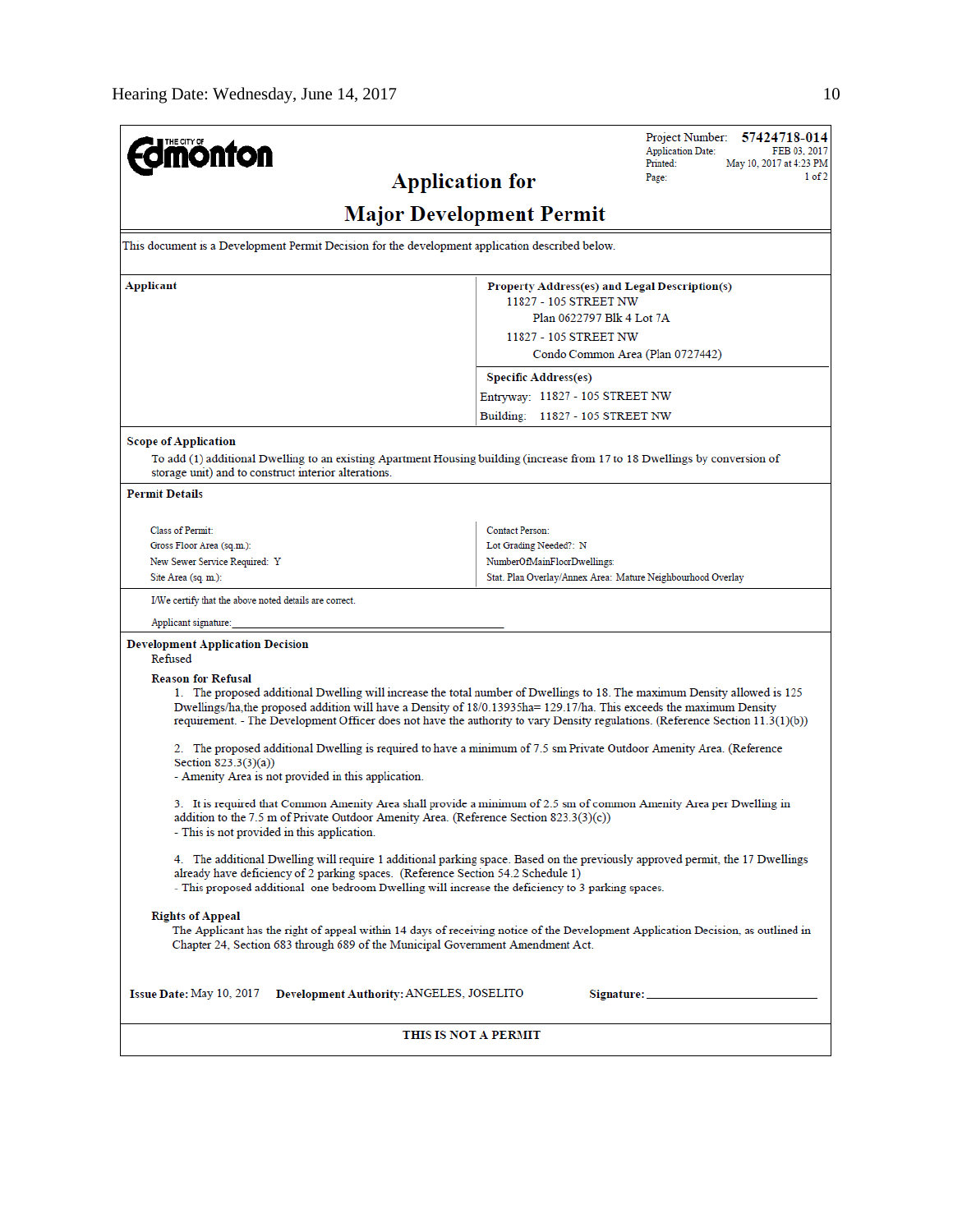| <b><i><u>alimonton</u></i></b>                                                                                                                      |                                                | <b>Application for</b> |          | Project Number:<br><b>Application Date:</b><br>Printed:<br>Page: | 57424718-014<br>FEB 03, 2017<br>May 10, 2017 at 4:23 PM<br>$2$ of $2$ |  |  |
|-----------------------------------------------------------------------------------------------------------------------------------------------------|------------------------------------------------|------------------------|----------|------------------------------------------------------------------|-----------------------------------------------------------------------|--|--|
| <b>Major Development Permit</b>                                                                                                                     |                                                |                        |          |                                                                  |                                                                       |  |  |
| Fees                                                                                                                                                | <b>Fee Amount</b>                              | <b>Amount Paid</b>     | Receipt# | <b>Date Paid</b>                                                 |                                                                       |  |  |
| Major Dev. Application Fee<br>Sanitary Sewer Trunk Fund 2012+<br><b>Total GST Amount:</b><br><b>Totals for Permit:</b><br>$($1,118.00$ outstanding) | \$271.00<br>\$1,118.00<br>\$0.00<br>\$1,389.00 | \$271.00<br>\$271.00   | 03902866 | Feb 03, 2017                                                     |                                                                       |  |  |
|                                                                                                                                                     |                                                |                        |          |                                                                  |                                                                       |  |  |
|                                                                                                                                                     |                                                |                        |          |                                                                  |                                                                       |  |  |
|                                                                                                                                                     |                                                |                        |          |                                                                  |                                                                       |  |  |
|                                                                                                                                                     |                                                |                        |          |                                                                  |                                                                       |  |  |
|                                                                                                                                                     |                                                |                        |          |                                                                  |                                                                       |  |  |
|                                                                                                                                                     |                                                |                        |          |                                                                  |                                                                       |  |  |
|                                                                                                                                                     |                                                |                        |          |                                                                  |                                                                       |  |  |
|                                                                                                                                                     |                                                |                        |          |                                                                  |                                                                       |  |  |
|                                                                                                                                                     |                                                |                        |          |                                                                  |                                                                       |  |  |
|                                                                                                                                                     |                                                |                        |          |                                                                  |                                                                       |  |  |
|                                                                                                                                                     | THIS IS NOT A PERMIT                           |                        |          |                                                                  |                                                                       |  |  |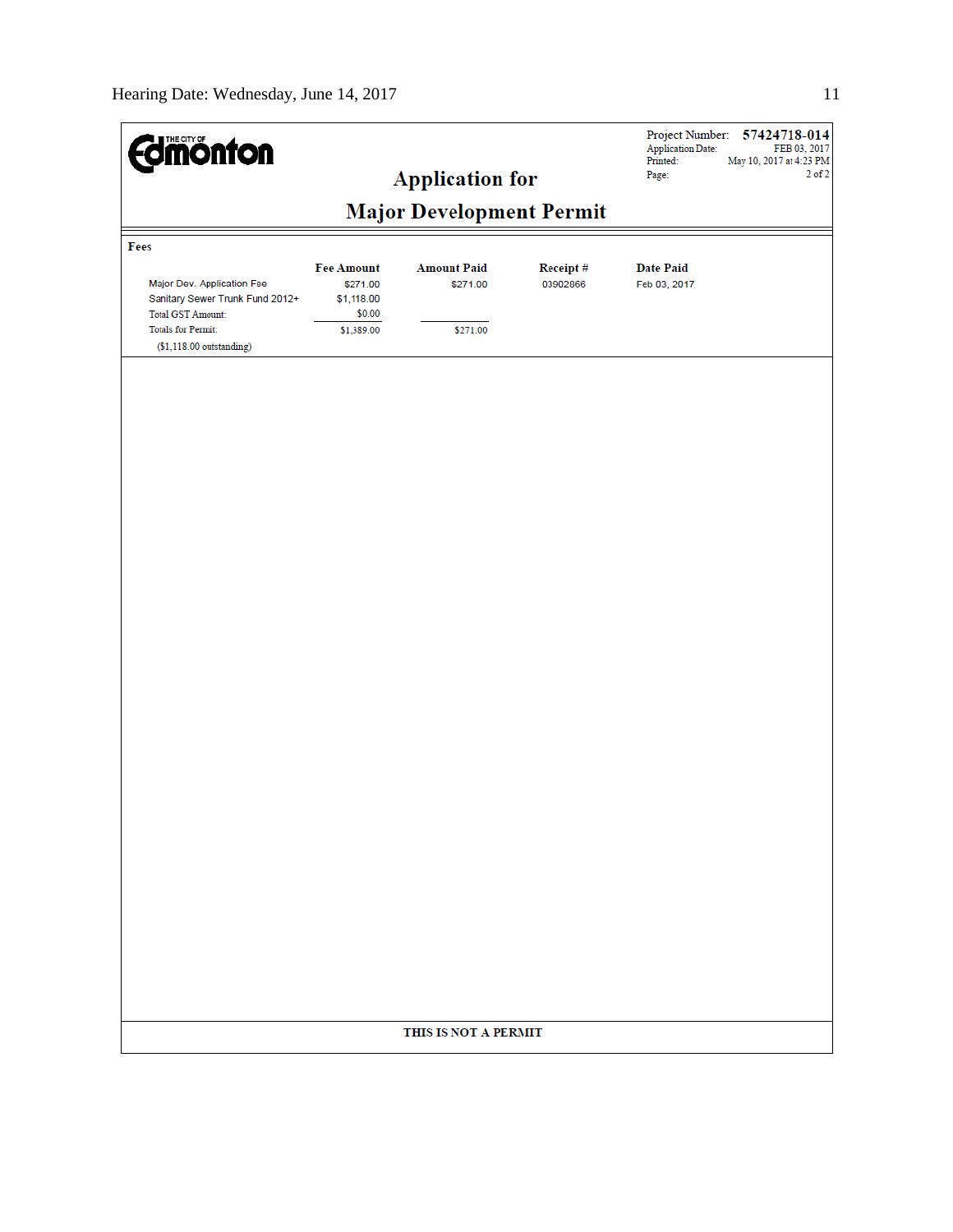

Site Location **General Execution State Location Site Location** 

N